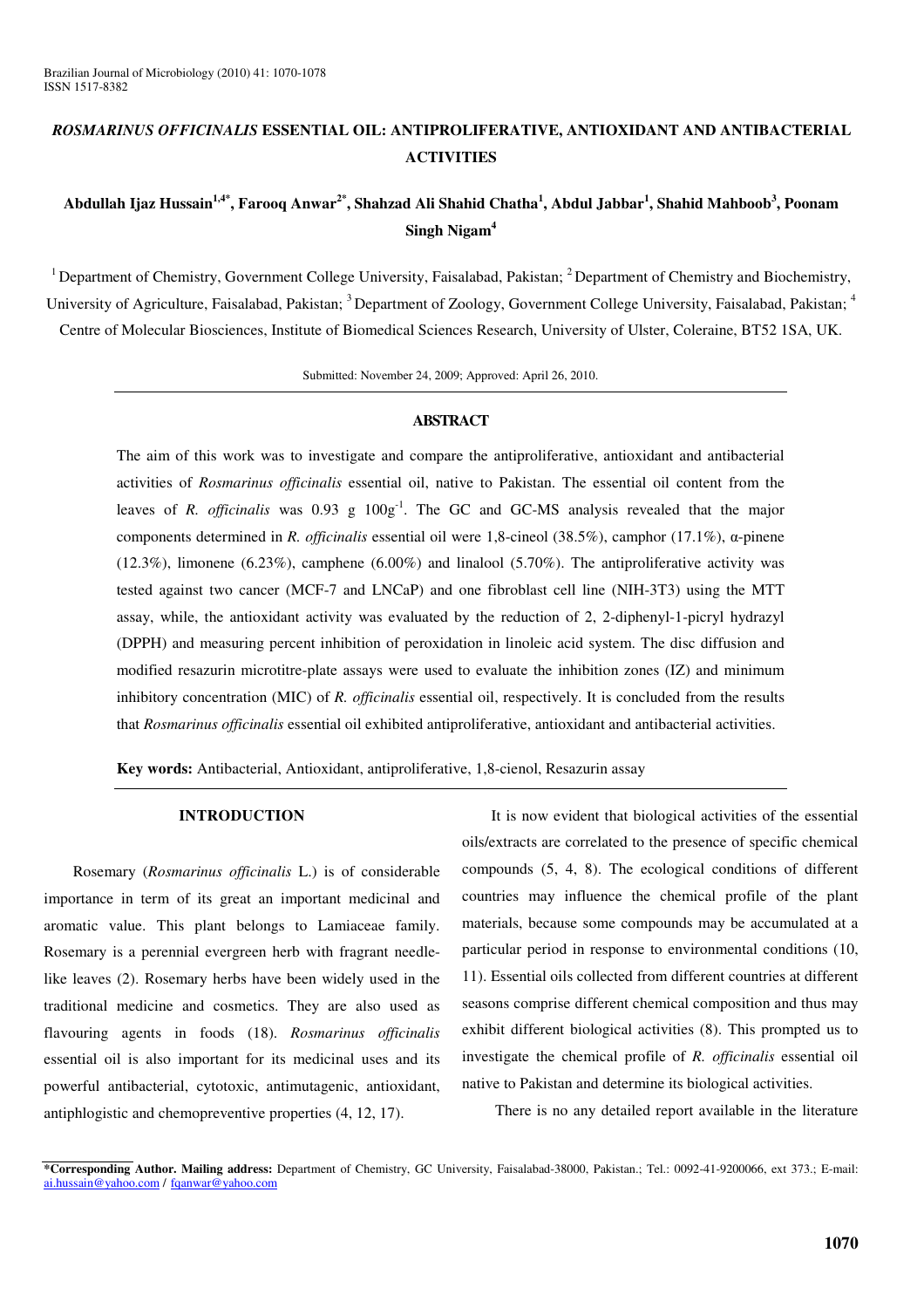on the antiproliferative, antioxidant and antimicrobial activities of the *R. officinalis* essential oils from sub-continental region and in particular from Pakistan. In the present study, we investigated the chemical composition of the essential oil extracted from the leaves of *R. officinalis* native to Pakistan, and subsequently, their antiproliferative, antioxidant and antimicrobial potentials.

# **MATERIAL AND METHODS**

# **General**

The major equipment used was: GC (model-8700, Perkin-Elmer), GC/MS (6890N, Agilent-Technologies, California, USA), UV-VIS spectrophotometer (U-2001, model 121-0032 Hitachi, Tokyo, Japan) and Clevenger-type hydrodistillation apparatus. Butylated hydroxytoluene (BHT), linoleic acid, 2, 2,-diphenyl-1-picrylhydrazyl, dimethylsulfoxide, 3-[4,5 dimethylthiazol-2,5-diphenyltetrazolium bromide] (MTT), homologous series of  $C_9 - C_{24}$  *n*-alkanes and various reference chemicals used in this study were obtained from the Sigma Chemical Co. (St Louis, MO, USA). All other chemicals (analytical grade) i.e. ferrous chloride, ammonium thiocyanate, hydrochloric acid, chloroform, ethanol, and methanol used in this study were purchased from Merck (Darmstadt, Germany), unless stated otherwise. All culture media and standard antibiotic discs were purchased from Oxoid Ltd. (Hampshire, UK).

### **Plant materials**

The leaves of *Rosmarinus officinalis* L. were collected from the Botanical Garden, University of Agriculture, Faisalabad, Pakistan during winter (November-December), 2007. The mean maximum and minimum temperature  $(^{\circ}C)$  for the months of November-December, 2007 in the University of Agriculture, Faisalabad region were:  $28.6 \pm 6.7$ ,  $15.0 \pm 3.5$ (average 21.8), respectively. The average relative humidity and total rainfall for the months of November-December 2007 in the University of Agriculture, Faisalabad region were  $49.0 \pm$ 10.4% and 9.8 mm, respectively. The plant specimens were

further identified and authenticated by Dr. Mansoor Hameed, Taxonomist of the Department of Botany, University of Agriculture, Faisalabad, Pakistan. The specimen was further authenticated by comparison with an authentic voucher (No. 7087/13.4.34) of *R. officinalis,* deposited in the Herbarium of University of Agriculture, Faisalabad, Pakistan.

### **Isolation of the essential oil**

The air-dried and finely ground (80 mesh) leaves of *R. officinalis* were hydro-distilled for 3 h using a Clevenger-type apparatus. Distillates of essential oil were collected and dried over anhydrous sodium sulfate, filtered and stored at -4 °C until analyzed (8).

### **Analysis of essential oil**

**Gas chromatography analysis:** The essential oil of *R. officinalis* was analyzed using a Perkin-Elmer gas chromatograph model 8700, fitted with a flame ionization detector (FID) and a HP-5MS capillary column (30 m x 0.25 mm, film thickness 0.25  $\mu$ m). The temperatures of the injector and detector were set at  $220$  and  $290$  °C, respectively. The column oven temperature was programmed from 80 $^{\circ}$ C to 220  $\rm{^{\circ}C}$  at a linear rate of 4  $\rm{^{\circ}C}$  min<sup>-1</sup>; initial and final temperatures were held for 3 and 10 min, respectively. Helium was used as a carrier gas at the flow rate of 1.5 mL min<sup>-1</sup>. A 1.0  $\mu$ L sample was injected, using the split mode (split ratio, 1:100). All quantification was done by a built-in data-handling program provided by the manufacturer of the gas chromatograph (Perkin-Elmer, Norwalk, CT, USA). The composition was reported as a relative percentage of the total peak area. Furthermore, the major components  $(>10\%)$  were quantified by means of the internal standard addition method (13, 14).

**Gas chromatography/mass spectrometry analysis:** The essential oil were also analyzed by an Agilent-Technologies (Little Falls, California, USA) 6890N Network gas chromatographic (GC) system, equipped with an Agilent-Technologies 5975 inert XL Mass selective detector and Agilent-Technologies 7683B series auto-injector. Separation of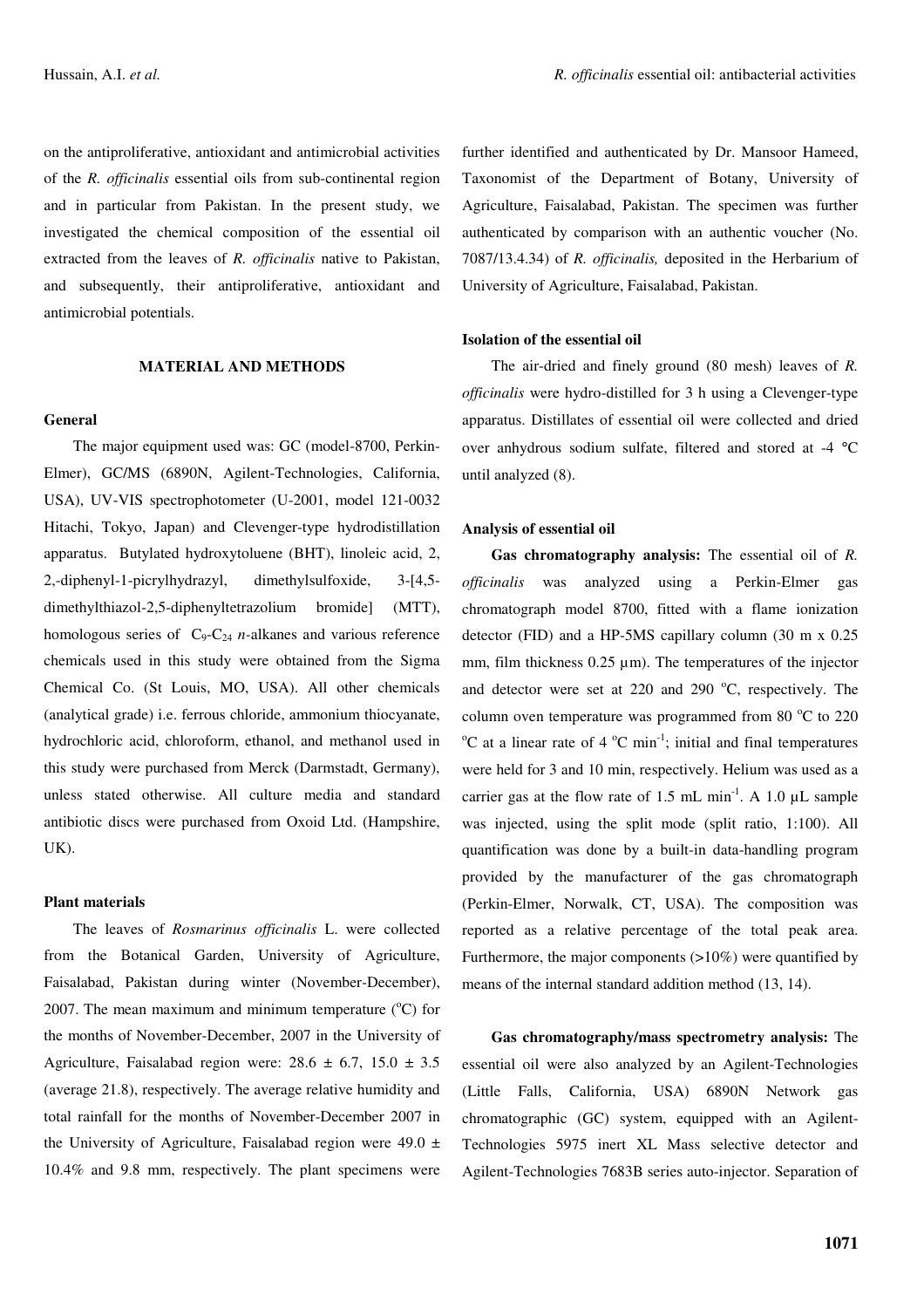the essential oil chemical constituents was carried out on HP-5 MS capillary column (30 m x 0.25 mm, film thickness 0.25 µm; Little Falls, CA, USA). A 1.0 µL sample volume was injected into the column using the split mode (split ratio 1:100). GC/MS detection was performed by an electron ionization system, with ionization energy of 70 eV. The column oven temperature program was the same as used previously in the GC analysis. The helium was used as carrier gas at a flow rate of 1.5 mL min<sup>-1</sup>. Mass scanning range was 50 –550 *m/z* while the injector and MS transfer line temperatures were set at 220 and 290 ºC, respectively.

**Compounds identification:** The essential oil components were identified on the basis of comparison of their mass spectra, retention times and retention indices with those of authentic samples and/or the NIST mass spectral library and the literature (1, 13, 14, 20).

# **Antiproliferative activity**

*Rosmarinus officinalis e*ssential oil was solubilized in DMSO and then diluted in culture media for use. The human breast cancer (MCF-7) and fibroblast (NIH-3T3) cell-lines were maintained in Dulbecco's Minimum Essential Medium (DMEM), while hormone dependent prostate carcinoma LNCaP was cultured in RPMI 1640 medium. Both media were supplemented with 10% heat-inactivated fetal calf serum, 1% L-glutamine, 1% penicillin/streptomycin. Cells (10<sup>4</sup>/well) were cultivated in 96 well plates for 24h before the test compounds were added. Essential oils dilutions (10-500  $\mu$ g mL<sup>-1</sup>) were added to triplicate wells and cells were incubated for further 24 h. DMSO was tested as a solvent control while Doxorubicin as a reference standard. Cell viability was evaluated by the MTT assay and the percent inhibition of cell viability was calculated using cells treated with DMSO as control (15). The  $IC_{50}$  values (concentration at which 50% of cells were killed) were calculated.

# **Antioxidant activity**

**DPPH radical scavenging assay:** The antioxidant activity of the essential oil was assessed by their ability to scavenging 2, 2-diphenyl-1-picrylhydrazyl stable radicals (DPPH). The DPPH assay was performed as described by Mimica-Dukic *et* al. (14). The samples (from 10 to 500  $\mu$ g mL<sup>-1</sup>) were mixed with 1 mL of 90  $\mu$ M DPPH solution and made up with 95% methanol, to a final volume of 4 mL. Synthetic antioxidant, BHT was used as control. After 1h incubation period at room temperature, the absorbance was recorded at 515 nm. Percent radical scavenging concentration was calculated using the following formula:

Radical Scavenging (%) = 100 x ( $A_{\text{blank}}$  -  $A_{\text{sample}}/A_{\text{blank}}$ )

Where A<sub>blank</sub> is the absorbance of the control (containing all reagents except the test essential oil/compounds), and A<sub>sample</sub> is the absorbance of the test essential oil/compounds.  $IC_{50}$  values, which represented the concentration of essential oil that caused 50% scavenging, were calculated from the plot of inhibition percentage against concentration.

**Percent inhibition in linoleic acid system:** The assessment of antioxidant activity of essential oil was also made in terms of percent inhibition of peroxidation in linoleic acid system following a reported method with slight modification (9). Essential oil (5 mg) were added to a solution mixture of linoleic acid (0.13 mL), 99.8% ethanol (10 mL) and 10 mL of 0.2 M sodium phosphate buffer (pH 7). Total mixture was diluted to 25 mL with distilled water. The solution was incubated at 40 °C for 175 h. The extent of oxidation was measured by peroxide value colorimetrically. To 0.2 mL sample solution, 10 ml of ethanol (75%), 0.2 mL of an aqueous solution of ammonium thiocyanate (30%) and 0.2 mL of ferrous chloride solution (20 mM in 3.5% HCl) were added sequentially. The mixture was stirred for 3 min and then absorbance recorded at 500nm. A control was performed with linoleic acid but without essential oil. Butylated hydroxytoluene (BHT) was used as a positive control. Percent inhibition of linoleic acid oxidation was calculated using the following equation:

Percent inhibition of linoleic acid oxidation =  $100 - [(Abs.$ increase of sample at 175h / Abs. increase of control at 175h)  $\times$ 100]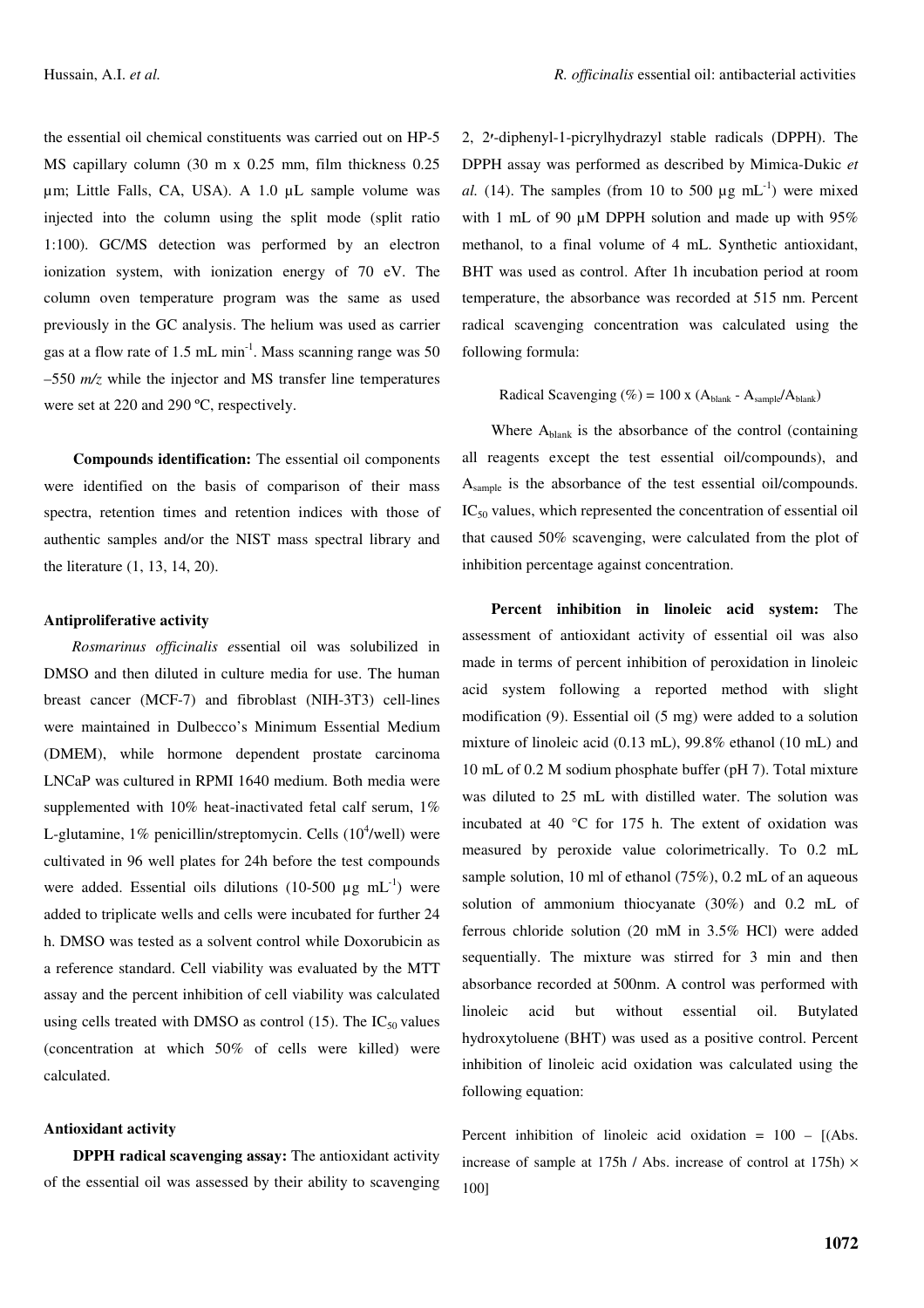#### **Antibacterial activity**

The essential oil were tested against eight strains of bacteria: *Staphylococcus aureus* (NCTC 6571), *Bacillus cereus* (ATCC 11778), *B. subtilis* (NCTC 10400), *Bacillus pumilis* (wild type), *Pseudomonas aeruginosa* (NCTC 1662), *Salmonella poona* (NCTC 4840), *Escherichia coli* (ATCC 8739) and amphicilin resistant *Escherichia coli* (NCTC 10418). The bacterial strains were obtained from the Microbiology Laboratory, School of Biomedical Sciences, University of Ulster, Coleraine, Northern Ireland, UK. The strains were cultured overnight at 37 ºC in nutrient agar (NA, Oxoid).

**Disc diffusion method:** The antibacterial activity of the *Rosmarinus officinalis* essential oil was assessed by disc diffusion method (16). Briefly, 100 µL of the suspension containing 10<sup>8</sup> colony-forming units (CFU)/mL of bacteria cells were spread on nutrient agar medium. The paper discs (6 mm in diameter) were separately impregnated with 15  $\mu$ L of essential oil or main components and placed on the agar which had previously been inoculated with the selected test microorganism. Ciprofloxacin (25 µg/dish) was used as a positive reference while the discs without samples were used as a negative control. Plates were kept at 4 ºC for 1 h and then incubated at 37 ºC for 24 h. Antibacterial activity was assessed by measuring the diameter of the growth-inhibition zone in millimeters (including disc diameter of 6 mm) for the test organisms comparing to the controls.

**Resazurin microtitre-plate assay:** The minimum inhibitory concentration (MIC) of the essential oil was evaluated by a modified resazurin microtitre-plate assay as reported by Sarker *et al.* (19) with modification. Briefly, a volume of 100  $\mu$ L of 5.0 mg mL<sup>-1</sup> (w/v) essential oil solutions in 10% dimethyl sulfoxide (DMSO,  $v/v$ ) and 1 mg mL<sup>-1</sup> of standard antibiotic in 10% DMSO was transferred into the first row of the 96 well plates. To all other wells,  $50 \mu L$  of nutrient broth were added. Two-fold serial dilutions were performed using a multichannel pipette such that each well had  $50 \mu L$  of the test material in serially descending concentrations. Thirty microliter of 3.3 time stronger isosensitised broth (3.3x) and 10 µL of resazurin indicator solution (prepared by dissolving 270 mg resazurin tablet in 40 mL of sterile distilled water) were added to each well. Finally,  $10 \mu L$  of bacterial suspension were added to each well to achieve a concentration of approx  $5 \times 10^5$  cfu/mL. Each plate was wrapped loosely with cling film to ensure that bacteria did not become dehydrated. Each plate had a set of controls: a column with a Ciprofloxacin as positive control, a column with all solutions with the exception of the test compound, a column with all solutions with the exception of the bacterial solution adding  $10 \mu L$  of nutrient broth instead and a column with 10% DMSO (v/v) solution as a negative control. The plates were prepared in triplicate, and incubated at 37 °C for 24 h. The color change was then assessed visually. The growth was indicated by color changes from purple to pink or colorless. The lowest concentration at which color change appeared was taken as the MIC value.

#### **Statistical Analysis**

All the experiments were conducted in triplicate and the data are presented as mean values ± standard deviation. Statistical analysis of the data was performed by Analysis of Variance (ANOVA) using STATISTICA 5.5 (Stat Soft Inc, Tulsa, OK, USA) software and a probability value of  $p \leq 0.05$ was considered to denote a statistical significance difference among mean values.

# **RESULTS AND DISCUSSION**

#### **Yield and composition of** *R. officinalis* **essential oil**

The oil content of *Rosmarinus officinalis* was found to be 0.93 g/100g (Table 1). The chemical components determined in the essential oils are given in Table 1. Eighteen compounds in the essential oil of *R. officinalis,* representing 97.42% of the oil, were identified (Figure 1). The major constituents  $(5.5\%)$ in the essential oil were found to be 1,8-cineol (38.5%), camphor  $(17.1\%)$ ,  $\alpha$ -pinene  $(12.3\%)$ , limonene  $(6.23\%)$ , camphene (6.00%), and linalool (5.70%), respectively. In addition, the tested essential oil also contained considerable amounts of various minor constituents (Table 1). The amounts,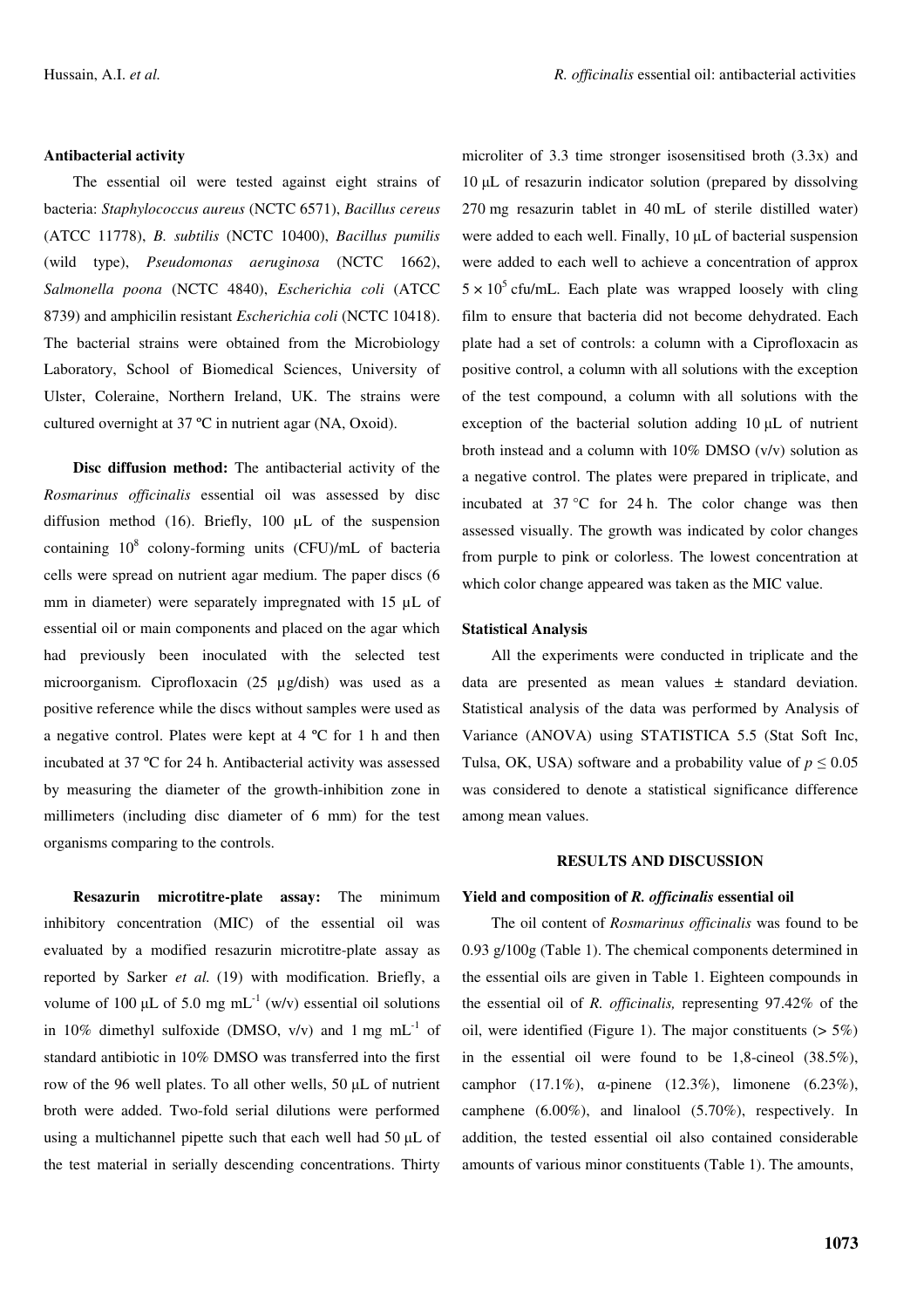calculated using calibrated curves with pure standards compounds, of the three main components, 1,8-cineol, camphor and  $\alpha$ -pinene, in the essential oil were found to be 37.1, 15.8 and 11.4 g/100g of oil (Table 1). As far as the groups of chemical constituents are concerned, the *R. officinalis* essential oil mainly consisted of oxygenated monoterpenes (67.0%) followed by monoterpene hydrocarbons  $(26.0\%).$ 

There are no previous data available in the literature on the quantitative (g/100g) analysis of *R. officinalis* essential oil components with which our present results could be compared. However, there are some reports in the literature on the chemical composition of the different chemotypes of *R. officinalis* essential oil from different countries (2, 4, 20). Little variation in the chemical compositions of *R. officinalis* essential oil across countries might be due to different ecological conditions. Our results are in agreement with the findings of Celiktas et al. (4), who also identified 1,8 cineol and  $\alpha$ -pinene as a major components of *R. officinalis* essential oil.

| Components <sup>b</sup>    | RI <sup>c</sup> |                 | <b>Essential oil composition</b> | Mode of identification <sup>d</sup> |
|----------------------------|-----------------|-----------------|----------------------------------|-------------------------------------|
|                            |                 | $\%$            | $g/100g^e$                       |                                     |
| Monoterpene hydrocarbons   |                 | 26.0            |                                  |                                     |
| $\alpha$ -pinene           | 939             | $12.3 \pm 0.7$  | $11.4 \pm 0.3$                   | RT, RI, MS                          |
| camphene                   | 954             | $6.00 \pm 0.20$ | ---                              | RI, MS                              |
| $\beta$ -pinene            | 979             | $0.20 \pm 0.27$ | ---                              | RT, RI, MS                          |
| $\beta$ -myrcene           | 991             | $0.70 \pm 0.33$ |                                  | RI, MS                              |
| $\alpha$ -phellandrene     | 1003            | $0.15 \pm 0.03$ | ---                              | RI, MS                              |
| limonene                   | 1029            | $6.23 \pm 0.31$ | ---                              | RT, RI, MS                          |
| $\gamma$ -terpinene        | 1060            | $0.40 \pm 0.08$ | ---                              | RI, MS                              |
| Oxygenated monoterpenes    |                 | 67.0            |                                  |                                     |
| 1,8-cineol                 | 1031            | $38.5 \pm 1.1$  | $37.1 \pm 1.1$                   | RT, RI, MS                          |
| linalool                   | 1097            | $5.70 \pm 0.22$ |                                  | RT, RI, MS                          |
| $(+)$ -camphor             | 1144            | $17.1 \pm 1.0$  | $15.8 \pm 0.5$                   | RT, RI, MS                          |
| isoborneol                 | 1156            | $0.20 \pm 0.02$ | ---                              | RI, MS                              |
| borneol                    | 1169            | $3.25 \pm 0.15$ | ---                              | RT, RI, MS                          |
| $\alpha$ -terpineol        | 1189            | $2.30 \pm 0.13$ | ---                              | RT, RI, MS                          |
| Sesquiterpene hydrocarbons |                 | 3.56            |                                  |                                     |
| verbenone                  | 1207            | $1.11 \pm 0.04$ | ---                              | RI, MS                              |
| $\beta$ -caryophyllene     | 1421            | $1.12 \pm 0.08$ | ---                              | RT, RI, MS                          |
| $\beta$ -farnesene         | 1458            | $1.13 \pm 0.09$ | ---                              | RI, MS                              |
| $\gamma$ -muurolene        | 1480            | $0.20 \pm 0.06$ | ---                              | RI, MS                              |
| Oxygenated sesquiterpenes  |                 | 0.20            |                                  |                                     |
| caryophyllene oxide        | 1583            | $0.20 \pm 0.03$ | ---                              | RI, MS                              |
| <b>Others</b>              |                 | 0.63            |                                  |                                     |
| tricyclene                 | 927             | $0.63 \pm 0.02$ |                                  | RI, MS                              |
| 3-octanone                 | 984             | ---             |                                  | RI, MS                              |
| Total                      |                 | 97.42           |                                  |                                     |
| Yield $(g/100g)$           |                 | 0.93            |                                  |                                     |

**Table 1.** Yield and chemical composition of *Rosmarinus officinalis* essential oil as identified by GC/MS analysis. a

<sup>a</sup> Values are mean ± standard deviation of three different samples of *Rosmarinus officinalis*, analyzed individually in triplicate.

<sup>b</sup> Compounds, listed in order of elution from a HP-5MS column.

 $\textdegree$  Retention indices relative to C9-C24 *n*-alkanes on the HP-5MS column.

<sup>d</sup> RT, identification based on comparison of retention time with standard compounds; RI, Identification based on retention index; MS, identification based on comparison of mass spectra.

<sup>e</sup> The amounts, calculated using calibrated curves with pure standards compounds.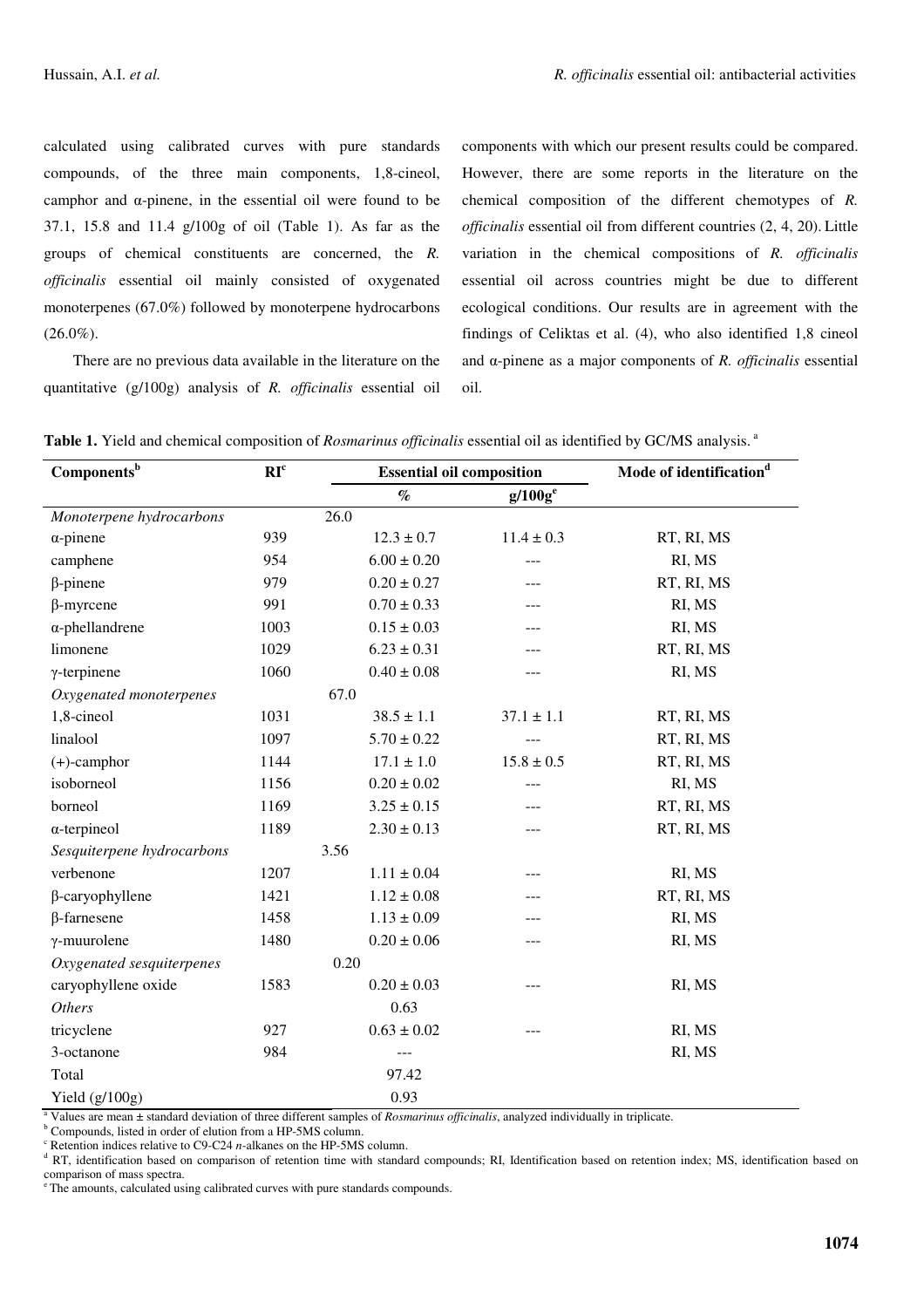

**Figure 1.** Typical GC-MS chromatograms of *Rosmarinus officinalis* essential oil showing the separations of chemical components.

# **Biological activities**

**Anti-proliferative activity:** MTT assay, a sensitive, simple and reliable practice, which measured cell viability, was used to evaluate the anti-proliferative activity of *R. officinalis* essential oil. The effect of increasing amounts of *R. officinalis* essential oil on the cell proliferation of two human cancer (MCF-7 and LNCaP) and one fibroblast (NIH-3T3) cell lines was determined. The inhibitory effect of *R. officinalis* essential oil on cell viability ranged from 81-89% at 500  $\mu$ g mL<sup>-1</sup> (data not shown). The  $IC_{50}$  values, calculated from the graphs, are presented in Table 2, indicating that the essential oil showed the prominent anti-proliferative activity against both the cancer

cell lines  $(IC_{50}$  190.1 and 180.9  $\mu$ g mL<sup>-1</sup>, respectively). According to the published guidelines, the  $IC_{50}$  < 10  $\mu$ g mL<sup>-1</sup> represents potentially very toxic; IC $_{50}$  10-100  $\mu$ g/ml represents potentially toxic; IC $_{50}$  100-1000  $\mu$ g/ml represents potentially harmful, and  $IC_{50} > 1000 \mu g \text{ mL}^{-1}$  represents potentially nontoxic  $(6)$ .

**Antioxidant activity:** The antioxidant activity of *R. officinalis* essential oil and the most abundant component were assessed by different *in-vitro* tests. In DPPH assay, the radical scavenging capacity of the tested essential oil increased in a concentration dependent manner. The values for 50%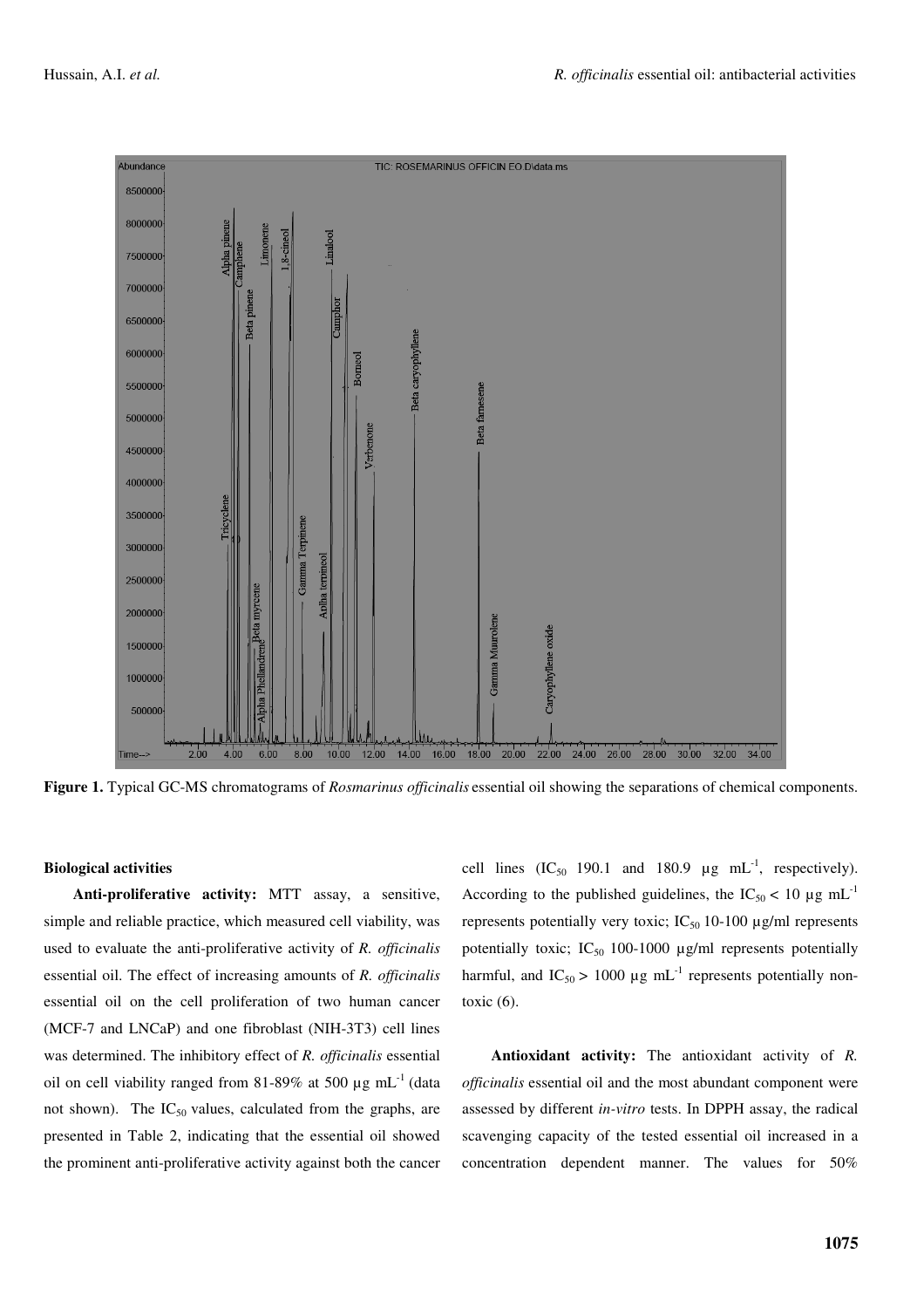scavenging  $(IC_{50})$  are given in Table 2. The essential oil showed better radical scavenging (IC<sub>50</sub>: 20.9  $\mu$ g mL<sup>-1</sup>) than the main component of *R. officinalis* essential oil. Table 2 shows the level of percent inhibition of linoleic acid oxidation as exhibited by the tested essential oil. Again, the maximum inhibition was observed from *R. officinalis* essential oil (59.1 %) while the main component of the oil showed poor activity (33.6%). This might be due to the synergistic effect of some minor components present in the essential oil of *R. officinalis*.

Lipid peroxidation is a big issue in food industries and while comparing our results with the literature, we could not find a single report showing the percent inhibition of peroxidation by *R. officinalis* essential oil. However, there are some reports available in the recent literature on the radical scavenging activity of *R. officinalis* essential oil (3, 21). Our results are in close agreement with the findings of these reports.

**Antibacterial activity:** *Rosmarinus officinalis* essential oil exhibited varying antibacterial activity as is shown by the inhibition zones (IZ) and MIC values (Table 3). The results from the disc diffusion assay followed by modified resazurin assay indicated that the tested essential oil showed higher antibacterial activity against Gram-positive bacteria (IZ 18.0- 24.2; MIC 0.20-0.48 mg  $mL^{-1}$ ) than against Gram-negative bacteria (IZ 12.8-17.5; MIC 1.16-1.72 mg mL<sup>-1</sup>). It can be seen from Table 3 that *R. officinalis* essential oil exhibited better antibacterial activity than 1,8-cineol, a principal component of *R. officinalis* essential oil. There are also some reports in the literature on the antimicrobial activities of *R. officinalis* essential oil (2, 4, 7) but the *R. officinalis* essential oil collected from Pakistan depicted better antibacterial activity as compare with these published reports. This might be due to little variation in the chemical profile of *R. officinalis* essential oil, native to Pakistan.

**Table 2.** Antiproliferative and antioxidant activities of *Rosmarinus officinalis* essential oil. a

| <b>Parameters</b>                               | <b>Essential oil</b>    | 1,8-cineol           | <b>BHT</b>             | <b>Doxorubicin</b>     |
|-------------------------------------------------|-------------------------|----------------------|------------------------|------------------------|
| Antiproliferative activity                      |                         |                      |                        |                        |
| MCF-7, $IC_{50}$ (µg mL <sup>-1</sup> )         | $190.1 \pm 6.0^b$       | $- - -$              |                        | $28.8 \pm 1.2^{\circ}$ |
| LNCaP, $IC_{50}$ ( $\mu$ g mL <sup>-1</sup> )   | $180.9 \pm 4.5^{\rm b}$ |                      |                        | $33.3 \pm 1.1^a$       |
| Fibroblast (NIH-3T3)                            | $212.5 \pm 6.7$         |                      |                        |                        |
| Antioxidant activity                            |                         |                      |                        |                        |
| DPPH, IC <sub>50</sub> , (µg mL <sup>-1</sup> ) | $20.9 \pm 0.9^{\circ}$  | $45.7 + 1.5^{\circ}$ | $7.7 + 0.3a$           |                        |
| Inhibition in linoleic acid system $(\%)$       | $59.1 \pm 3.1^{\rm b}$  | $33.6 \pm 1.2^a$     | $92.9 \pm 2.7^{\circ}$ |                        |

<sup>a</sup> Values are mean ± standard deviation of three different samples of each *Rosmarinus officinalis*, analyzed individually in triplicate. Means followed by different superscript letters in same row represent significant difference (*p* < 0.05).

**Table 3.** Antibacterial activity of the *Rosmarinus officinalis* essential oil. a

| <b>Microorganisms</b>         | <b>Essential oil</b>      |                              | 1.8-cineol                |                              | Ciprofloxacin                        |                              |
|-------------------------------|---------------------------|------------------------------|---------------------------|------------------------------|--------------------------------------|------------------------------|
|                               | $IZ^b$                    | MIC $\degree$                | 17                        | MIC <sup>c</sup>             | $\mathbf{I} \mathbf{Z}^{\mathbf{b}}$ | MIC <sup>c</sup>             |
| Staphylococcus aureus         | $22.0 \pm 1.0^a$          | $0.30 \pm 0.01_h$            | $22.0 \pm 0.8^a$          | $0.83 \pm 0.02$ <sub>c</sub> | $27.3 \pm 1.0^b$                     | $6.0 \times 10^{-3}$         |
| <b>Bacillus cereus</b>        | $24.2 \pm 1.1^{\rm b}$    | $0.26 \pm 0.01_h$            | $21.5 \pm 0.9^a$          | $0.91 \pm 0.03$ <sub>c</sub> | $34.0 \pm 1.6^{\circ}$               | $8.0 \times 10^{-3}$         |
| <b>Bacillus</b> subtilis      | $23.0 \pm 0.9^{\rm a}$    | $0.20 \pm 0.01_h$            | $23.4 \pm 1.0^a$          | $0.60 \pm 0.02$ <sub>c</sub> | $32.1 \pm 1.0^b$                     | 4.4 x $10^{-3}$              |
| <b>Bacillus</b> pumilis       | $18.0 \pm 0.7^{\text{a}}$ | $0.48 \pm 0.02$ <sub>h</sub> | $19.6 \pm 0.7^{\circ}$    | $0.98 \pm 0.03_c$            | $22.6 \pm 1.0^b$                     | 6.2 x $10^{-2}$              |
| Pseudomonas aeruginosa        | $17.0 \pm 1.0^b$          | $1.26 \pm 0.03_h$            | $9.6 \pm 0.5^{\text{a}}$  | $1.59 \pm 0.05$ <sub>c</sub> | $30.1 \pm 1.8$ <sup>c</sup>          | 3.0 x $10^{-2}$ .            |
| Salmonella poona              | $17.5 \pm 0.9^b$          | $1.16 \pm 0.03_h$            | $12.3 \pm 0.4^{\circ}$    | $1.31 \pm 0.06$ <sub>c</sub> | $24.7 \pm 1.1^{\circ}$               | $2.5 \times 10^{-3}$         |
| Escherichia coli              | $14.3 \pm 0.7^{\rm b}$    | $1.52 \pm 0.04$ <sub>h</sub> | $12.0 \pm 0.5^{\text{a}}$ | $1.47 \pm 0.04$ <sub>b</sub> | $31.0 \pm 1.7^{\circ}$               | 4.8 x $10^{-3}$              |
| Escherichia coli <sup>d</sup> | $12.8 \pm 0.5^{\rm b}$    | $1.72 \pm 0.04$ <sub>b</sub> | $9.0 \pm 0.3^{\text{a}}$  | $1.80 \pm 0.08$ <sub>b</sub> | $33.0 \pm 1.5^{\circ}$               | 5.5 x $10^{-3}$ <sub>a</sub> |

<sup>a</sup> Values are mean ± standard deviation of three different samples of each *Rosmarinus officinalis*, analyzed individually in triplicate.

<sup>b</sup> IZ, diameter of inhibition zones (mm) including disc diameter of 6 mm.

 $\rm^c$  MIC, minimum inhibitory concentration (mg mL<sup>-1</sup>).

<sup>d</sup> Amphicilin resistant *Escherichia coli* strain.

Different alphabetic letters in superscript indicate significant differences in IZ among essential oil, 1,8-cineol and control while alphabetic letters in subscript indicate significant differences in MIC among essential oil, 1,8-cineol and control.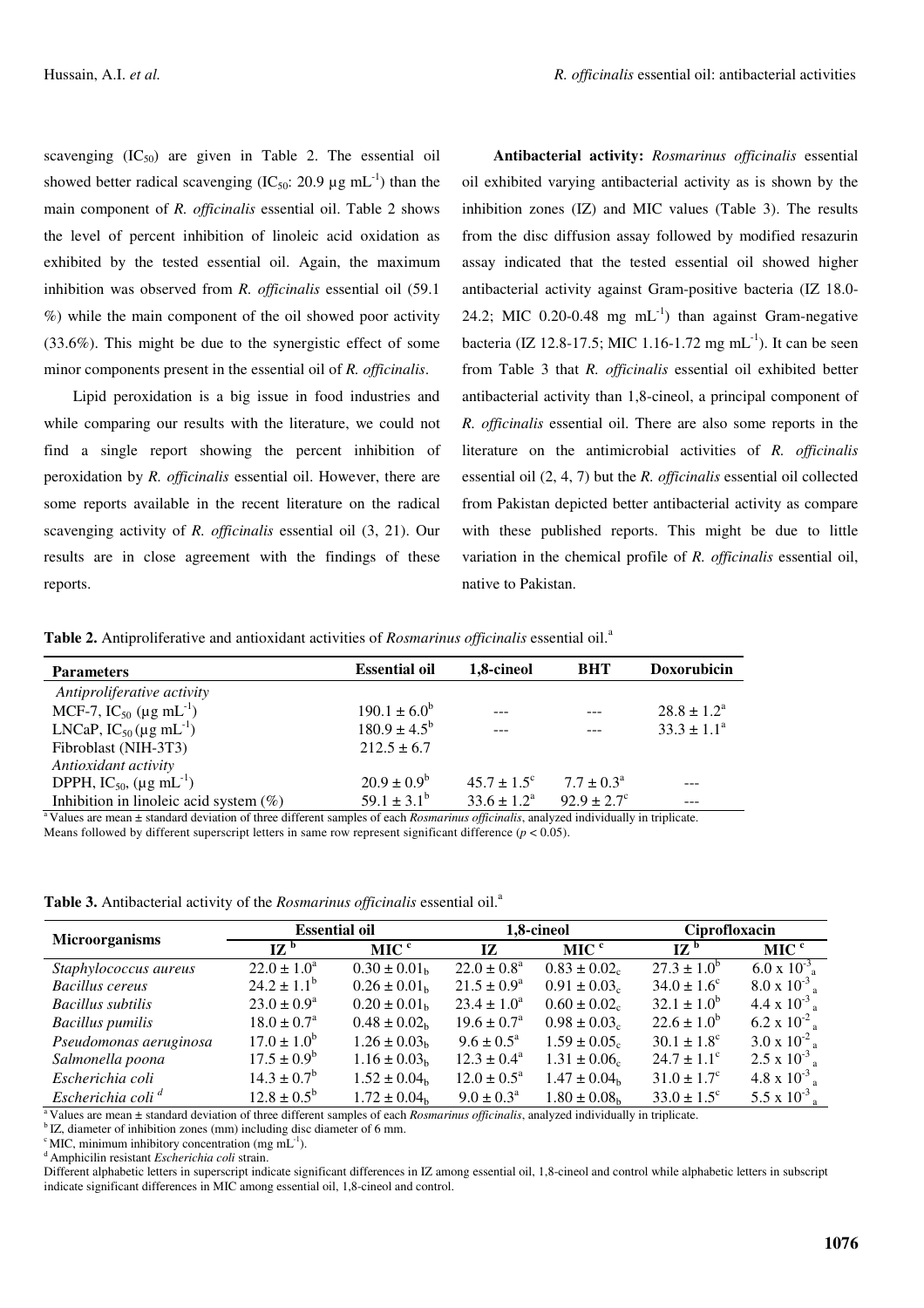#### **CONCLUSION**

The results of the present study indicate that *R. officinalis* essential oil collected from Pakistan possessed very good antimicrobial and antiproliferative potentials as well as considerable antioxidant activity. A further study under the *invivo* conditions is recommended to further elaborate the antimicrobial and antioxidant principles of *Rosmarinus officinalis* essential oil for various useful applications. The investigated essential oil may be used for the preservation of processed foods as well as pharmaceutical and natural therapies for the treatment of infectious diseases in humans and plants.

# **ACKNOWLEDGEMENTS**

We would like to extend our special gratitude to Professor M.I. Bhanger, Director, National Center of Excellence in Analytical Chemistry (NCEAC), University of Sindh, Jamshoro, Pakistan, for allowing us to use GC–MS instrumental facility. This work is a part of PhD project funded by the Higher Education Commision, Pakistan under the scheme of International Research Support Initiative Program (IRSIP) and Indigenous Ph.D. Fellowship Program.

#### **REFERENCES**

- 1. Adam, R.P. (2001). *Identification of essential oil components by gas chromatography/quadrupole mass spectroscopy.* Allured: Carol Stream, IL.
- 2. Bousbia, N.; Vian, M.A.; Ferhat, M.A.; Petitcolas, E.; Meklati, B.Y.; Chemat, F. (2008). Comparison of two isolation methods for essential oil from rosemary leaves: Hydrodistillation and microwave hydrodiffusion and gravity. *Food Chem.* 14, 355-362.
- 3. Bozin, B.; Mimica-Dukic, N.; Samojlik, I.; Jovin, E. (2007). Antimicrobial and antioxidant properties of rosmary and sage (*Rosmarinus officinalis* and *Salvia officinalis*, Lamiaceae) essential oils. *J. Agric. Food Chem.* 55, 7879-7885.
- 4. Celiktas, O.Y.; Kocabas, E.E.H.; Bedir, E.; Sukan, F.V.; Ozek, T.; Baser, K.H.C. (2007). Antimicrobial activities of methanol extracts and essential oils of *Rosmarinus oficinalis*, depending on location and seasonal variations. *Food Chem.* 100, 553-559.
- 5. Silva, A.B.; Silva, T.; Franco, E.S.; Rabelo, S.A.; Lima, E.R.; Mota,

R.A.; da Camara, C.A.G. Pontes-Filho, N.T.; Lima-Filho, J.V. (2010). Antibacterial activity, chemical composition, and cytotoxicity of leaf's essential oil from Brazilian pepper tree (*Schinus terebinthifolius,* Raddi) *Braz. J. Microbiol.* 41, 158–163.

- 6. Gad-Shayne, C. (1999). Alternatives to in vivo studies in toxicology. *In*: Balantyne B., Marrs T., Syversen T. (eds). *General and applied toxicology,* Vol (1). Grove's Dictionari's Inc., USA, p. 178.
- 7. Gachkar, L.; Yadegari, D.; Rezaei, M.B.; Taghizadeh, M.; Astaneh, S.A.; Rasooli, I. (2007). Chemical and biological characteristics of *Cuminum cyminum* and *Rosmarinus officinalis* essential oils. *Food Chem.* 102, 898- 904.
- 8. Hussain, A.I.; Anwar, F.; Sherazi, S.T.H.; Przybylski, R. (2008). Chemical composition, antioxidant and antimicrobial activities of basil (*Ocimum basilicum*) essential oils depends on seasonal variations. *Food Chem.* 108, 986-995.
- 9. Iqbal, S.; Bhanger, M.I.; Anwar, F. (2005). Antioxidant properties and components of some commercially available varieties of rice bran in Pakistan. *Food Chem*. 93, 265–272.
- 10. Kamatou, G.P.P.; Van-Zyl, R.L.; Van-Vuuren, S.F.; Figueiredo, A.C.; Barroso, J.G.; Pedro, L.G.; Viljoen, A.M. (2008). Seasonal variation in essential oil composition, oil toxicity and the biological activity of solvent extracts of three South African *Salvia* species. *South African J. Bot*. 74, 230-237.
- 11. Koenen, E.V. (2001). *Medicinal poisonous and edible plants in Namibia*. Klaus Hess Publishers, Verlag, Berlin.
- 12. Koschier, E.H.; Sedy, K.A. (2003). Labiate essential oils affecting host selection and acceptance of Thrips, *Tabaci lindeman*. *Crop Prot.* 22, 929–934.
- 13. Massada, Y. (1976). *Analysis of essential oils by gas chromatography and mass spectrometery.* John Wiley & Sons, New York.
- 14. Mimica-Dukic N.; Bozin, B.; Sokovic, M.; Mihajlovic, B.; Matavulj, M. (2003). Antimicrobial and antioxidant activities of three *Mentha* species essential oils. *Planta Medica* 69, 413-419.
- 15. Mosmann, T. (1983). Rapid colorimetric assay or cellular growth and survival: application to proliferation and cytotoxicity assays. *J. Immunol Meth.* 65, 55-63.
- 16. NCCLS (National Committee for Clinical laboratory Standards). (1997). *Performance standards for antimicrobial disc susceptibility test* (6 th ed.) approved Standard. M2-A6, Wayne, PA.
- 17. Ohno, T.; Kita, M.; Yamaoka, Y.; Imamura, S.; Yamamoto, T.; Mitsufuji, S.; Kodama, T.; Kashima, K.; Imanishi, J. (2003). Antimicrobial activity of essential oils against *Helicobacter pylori*. Helicobacter 8, 207-215.
- *18.* Pintore, G.; Usai, M.; Bradesi, P.; Juliano, C.; Boatto, G.; Tomi, F.; Chessa, M.; Cerri, R.; Casanova, J. (2002). Chemical composition and antimicrobial activity of *Rosmarinus officinalis* L. oils from Sardinia and Corsica. *Flav. Frag. J*. 17, 15–19.
- 19. Sarker, S.D.; Nahar, L.; Kumarasamy, Y. (2007). Microtitre plate-based antibacterial assay incorporating resazurin as an indicator of cell growth,